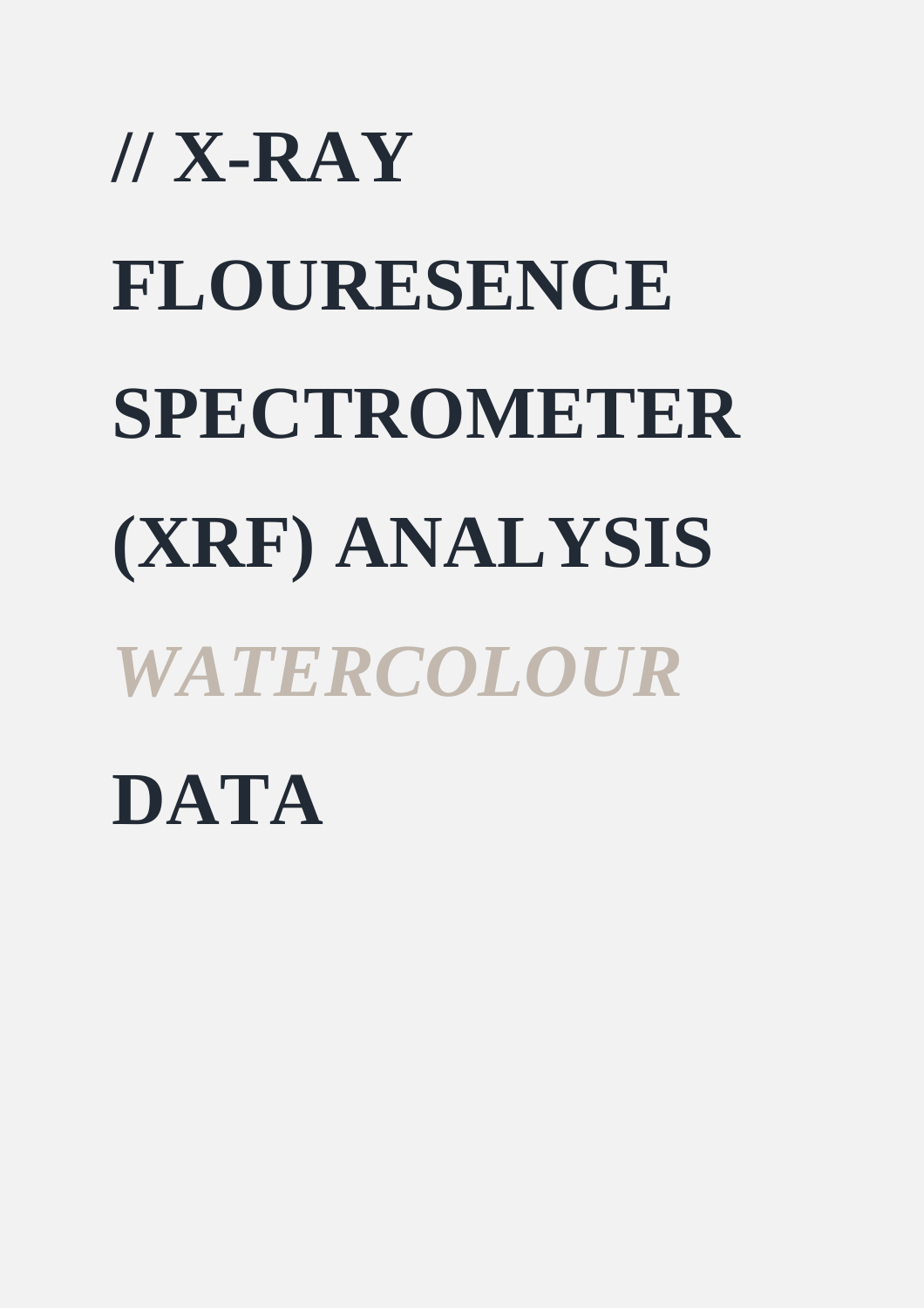| $\mathbf{1}$<br>Н<br>Hydrogen |               |          |                       |          |                   |            |           |         |                                     |        |                                                      |                |           |            |           |            | He<br>Helium |
|-------------------------------|---------------|----------|-----------------------|----------|-------------------|------------|-----------|---------|-------------------------------------|--------|------------------------------------------------------|----------------|-----------|------------|-----------|------------|--------------|
| 3<br>L٦                       | Вe            |          |                       |          |                   |            |           |         |                                     |        |                                                      | 5<br>B         | U         | N          | 8<br>0    | 9<br>F     | 10<br>Ne     |
| Lithium                       | Beryllium     |          |                       |          |                   |            |           |         |                                     |        |                                                      | Boron          | Carbon    | Nitrogen   | Oxygen    | Fluorine   | Neon         |
| 11                            | 12            |          |                       |          |                   |            |           |         |                                     |        |                                                      | 13             | 14        | 15         | 16        | 17         | 18           |
| Na                            | Mg            |          |                       |          |                   |            |           |         |                                     |        |                                                      | A <sub>1</sub> | Si        | P          | S         | C.         | Ar           |
| Sodium                        | Magnesium     |          |                       |          |                   |            |           |         |                                     |        |                                                      | Aluminum       | Silicon   | Phosphorus | Sulfur    | Chlorine   | Argon        |
| 19                            | 20            | 21       | 22                    | 23       | 24                | 25         | 26        | 27      | 28                                  | 29     | 30                                                   | 31             | 32        | 33         |           | 35         | 36           |
| Κ                             | Ca            | Sc       | Τi                    | V        | cr                | Mn         | Fe        | Co      | Ni                                  | Cu     | Zn                                                   | Ga             | Ge        | As         | Se        | Br         | Кr           |
| Potassium                     | Calcium       | Scandium | Titanium              | Vanadium | Chromium          | Manganese  | Iron      | Cobalt  | Nickel                              | Copper | Zinc                                                 | Gallium        | Germanium | Arsenic    | Selenium  | Bromine    | Krypton      |
| 37                            | 38            | 39       | 40                    | 41       | 42                | 43         | 44        | 45      | 46                                  | 47     | 48                                                   | 49             | 50        | 51         | 52        | 53         | 54           |
| Rb                            | Sr            |          | 2r                    | Nb       | <b>Mo</b>         | Tс         | Ru        | Rh      | Pd                                  | Ag     | $_{\rm Cd}$                                          | In             | Sn        | Sb         | Тe        |            | Xe           |
| Rubidium                      | Strontium     | Yttrium  | Zirconium             | Niobium  | <b>Molybdenum</b> | Technetium | Ruthenium | Rhodium | Palladium                           | Silver | Cadmium                                              | Indium         | Tin       | Antimony   | Tellurium | Iodine     | Xenon        |
| 55                            | 56            |          | 72                    | 73       | 74                | 75         | 76        | 77      | 78                                  | 79     | 80                                                   | 81             | 82        | 83         | 84        | 85         | 86           |
| Cs                            | Вa            |          | Hf                    | Тa       | W                 | Re         | 0s        | Ir      | Pt                                  | Au     | Hg                                                   | וז             | Pb        | Bi         | Po        | At         | Rn           |
| Cesium                        | <b>Barium</b> |          | Hafnium               | Tantalum | Tungsten          | Rhenium    | Osmium    | Iridium | Platinum                            | Gold   | Mercury                                              | Thallium       | Lead      | Bismuth    | Polonium  | Astatine   | Radon        |
| 87                            | 88            |          | 104                   | 105      | 106               | 107        | 108       | 109     | 110                                 | 111    | 112                                                  | 113            | 114       | 115        | 116       | 117        | 118          |
| Fr                            | Ra            |          | Rf                    | Db       | Sg                | <b>Bh</b>  | Hs        | Mt      | Ds                                  | Rg     | Cn                                                   | Nh             | F1        | <b>MC</b>  | Lv        | Ts         | 0g           |
| Francium                      | Radium        |          | <b>Ruther fordium</b> | Dubnium  | Seaborgium        | Bohrium    | Hassium   |         | Meitnerium Darmstadtium Roentgenium |        | Copernicium Nihonium Flerovium Moscovium Livermorium |                |           |            |           | Tennessine | Oganesson    |

| Francium<br>Radium |           |                    | Rutherfordium Dubnium Seaborgium Bohrium Hassium Meitnerium Darmstadtium Roentgenium Copernicium Nihonium Flerovium Moscovium Livermorium Tennessine Oganesson   |                    |                 |          |          |                                 |                 |          |          |                       |           |          |           |
|--------------------|-----------|--------------------|------------------------------------------------------------------------------------------------------------------------------------------------------------------|--------------------|-----------------|----------|----------|---------------------------------|-----------------|----------|----------|-----------------------|-----------|----------|-----------|
|                    |           |                    |                                                                                                                                                                  |                    |                 |          |          |                                 |                 |          |          |                       |           |          |           |
|                    | Lanthanum | 58<br>Ce           | 59<br>Pr<br>Cerium Praseodymium Neodymium Promethium Samarium Europium Gadolinium Terbium Dysprosium Holmium Erbium Thulium Ytterbium Lutetium                   | 60<br>Nd.          | 61<br>Pm        | 62<br>Sm | 63<br>Eu | 64<br>Gd                        | 65<br>Tb        | 66<br>Dv | 67<br>Ho | 68<br>Er              | 69<br>Tm  | 70<br>Yb | 71<br>Lu  |
|                    |           | $90^{\circ}$<br>Th | 91<br>Pa<br>Actinium Thorium Protactinium Uranium Neptunium Plutonium Americium Curium Berkelium Californium Einsteinium Fermium Mendelevium Nobelium Lawrencium | 92<br>$\mathsf{U}$ | 93<br><b>ND</b> | 94<br>Pu | 95<br>Am | 96<br>$\mathsf{C}_{\mathsf{m}}$ | 97<br><b>Bk</b> | 98<br>Cf | 99<br>Es | 100<br>F <sub>m</sub> | 101<br>Md | 102      | 103<br>Lr |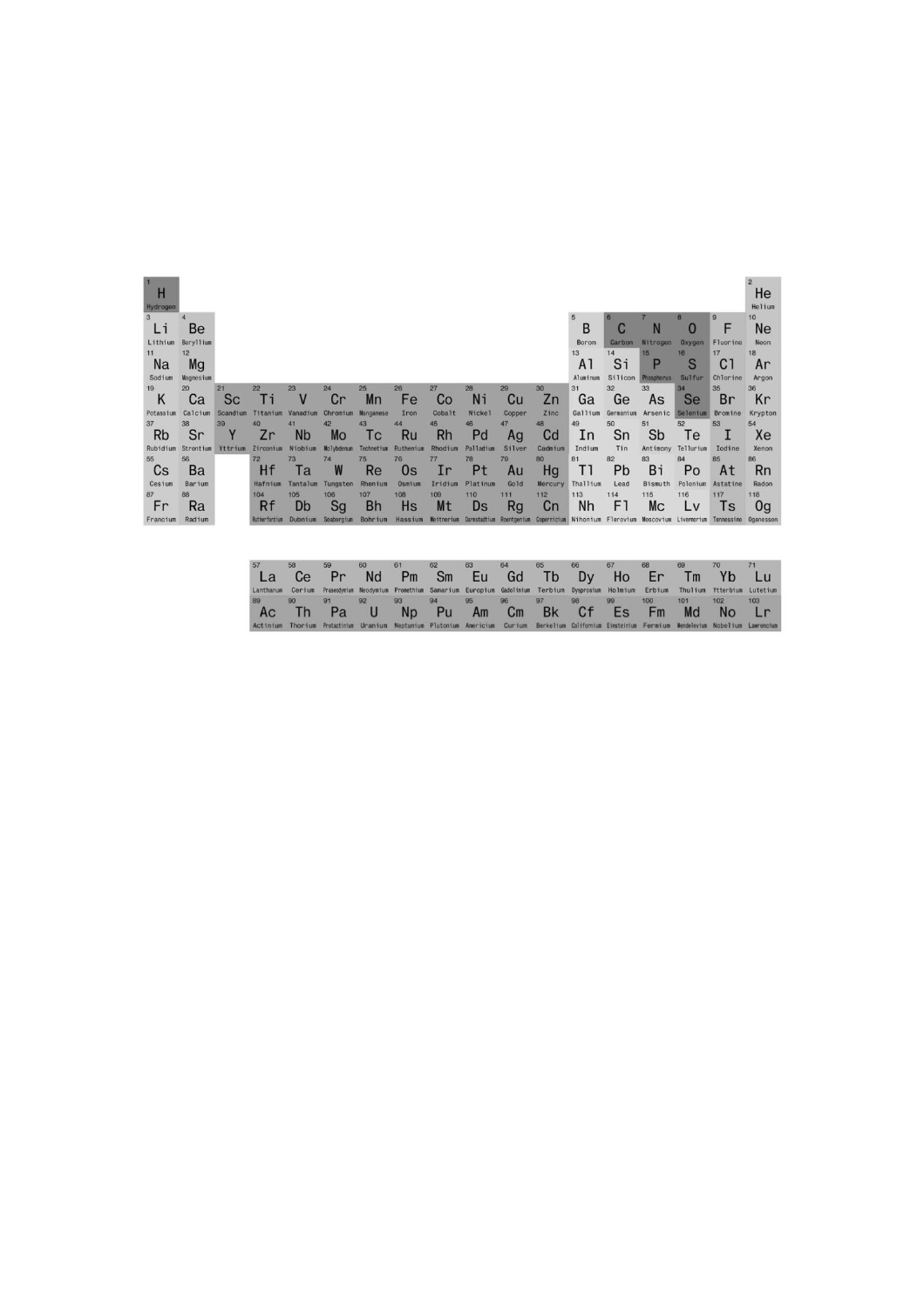*DATE: 05/07/2018, TIME: 07:56:02, READING: #1, SEA: CALIBRATION, MODE: CAL CHECK, PASS/FAIL, ELAPSED TIME: 14.99, ELAPSED TIME 2, ELAPSED TIME 3, ELAPSED TIME TOTAL: 14.99. FE IRON (26) PPM %, FE +/- IRON (26) PPM %, AL ALUMINIUM (13) PPM %, AL +/- ALUMINIUM (13) PPM %, SI SILICON (14) PPM %, SI +/- SILICON (14) PPM %, P PHOSPHURS (15) PPM %, P +/- PHOSPHURS (15) PPM %, S SULFUR (16) PPM %, S +/- SULFUR (16) PPM %, CL CHLORINE (17) PPM %, CL +/- CHLORINE (17) PPM %, K POTASSIUM (19) PPM %, K +/- POTASSIUM (19) PPM %, CA CALCIUM (20) PPM %, CA +/- CALCIUM (20) PPM %, TI TITANIUM (22) PPM %, TI +/- TITANIUM (22) PPM %, V VANADIUM (23) PPM %, V +/- VANADIUM (23) PPM %, CR CHROMIUM (24) PPM %, CR +/- CHROMIUM (24) PPM %, MN MAGANESE (25) PPM %, MN +/- MAGANESE (25) PPM %, CO COBALT (27) PPM %, CO +/- COLBALT (27) PPM %, NI NICKEL (28) PPM %, NI +/- NICKEL (28) PPM %, CU COPPER (29) PPM %, CU +/- COPPER (29) PPM %, ZN ZINC (30) PPM %, ZN +/- ZINC (30) PPM %, AS ARSENIC (33) PPM %, AS +/- ARSENIC (33) PPM %, SE SELENIUM (34) PPM %, SE +/- SELENIUM (34) PPM %, RB REBIDIUM (37) PPM %, RB +/- REDIDIUM (37) PPM %, SR STRONTIUM (38) PPM %, SR+/- STRONTIUM (38) PPM %, Y YTTERBIUM (39) PPM %, Y +/- YTTERBIUM (39) PPM %, ZR ZIRCONIUM (40) PPM %, ZR +/- ZIRCONIUM (40) PPM %, NB NIOBIUM (41) PPM %, NB +/- NIOBIUM (41) PPM %, MO MOLYBDENUM (42) PPM %, MO +/- MOLYBDENUM (42) PPM %, AG SILVER (47) PPM %, AG +/- SILVER (47) PPM %, CD CADMINUM (48) PPM %, CD +/- CADMINUM (48) PPM %, SN TIN (50) PPM %, SN +/- TIN (50), SB ANTIMONY (51) PPM %, SB +/- ANTIMONY (51) PPM %, BA BARIUM (56) PPM %, BA +/- BARIUM (56) PPM %, LA LANTHANUM (57) PPM %, LA +/- LANTHANUM (57) PPM %, CE CERIUM (58) PPM %, CE +/- CERIUM (58) PPM %, PR PRASEODYMIUM (59) PPM %, PR +/- PRASEODYMIUM (59) PPM % , ND NEODYMIUM (60) PPM %, ND +/- NEODYMIUM (60) PPM %, HF HAFNIUM (72) PPM %, HF +/- HAFNIUM (72) PPM %, TA TANTALUM (73) PPM %, TA +/- TANTALUM (73) PPM %, W TUNGSTEN (74) PPM %, W +/- TUGSTEN (74) PPM %, HG MURCURY (80) PPM %, HG +/- MURCURY (80) PPM %, PB LEAD (82) PPM %, PB +/- LEAD (82) PPM %, BI BISMUTH (83) PPM %, BI +/- BISMUTH (83) PPM %, TH THORIUM (90) PPM %, TH +/- THORIUM (90) PPM %, U URANIUM (92) PPM %, U +/- URANIUM (92) PPM %, LE LIGHT ELEMENTS PPM %, LE +/- LIGHT ELEMENTS PPM %, INSTRUMENT SN 550084, MODEL Delta Premium-50KV, TUBE ANODE Au, UNIT % PPM*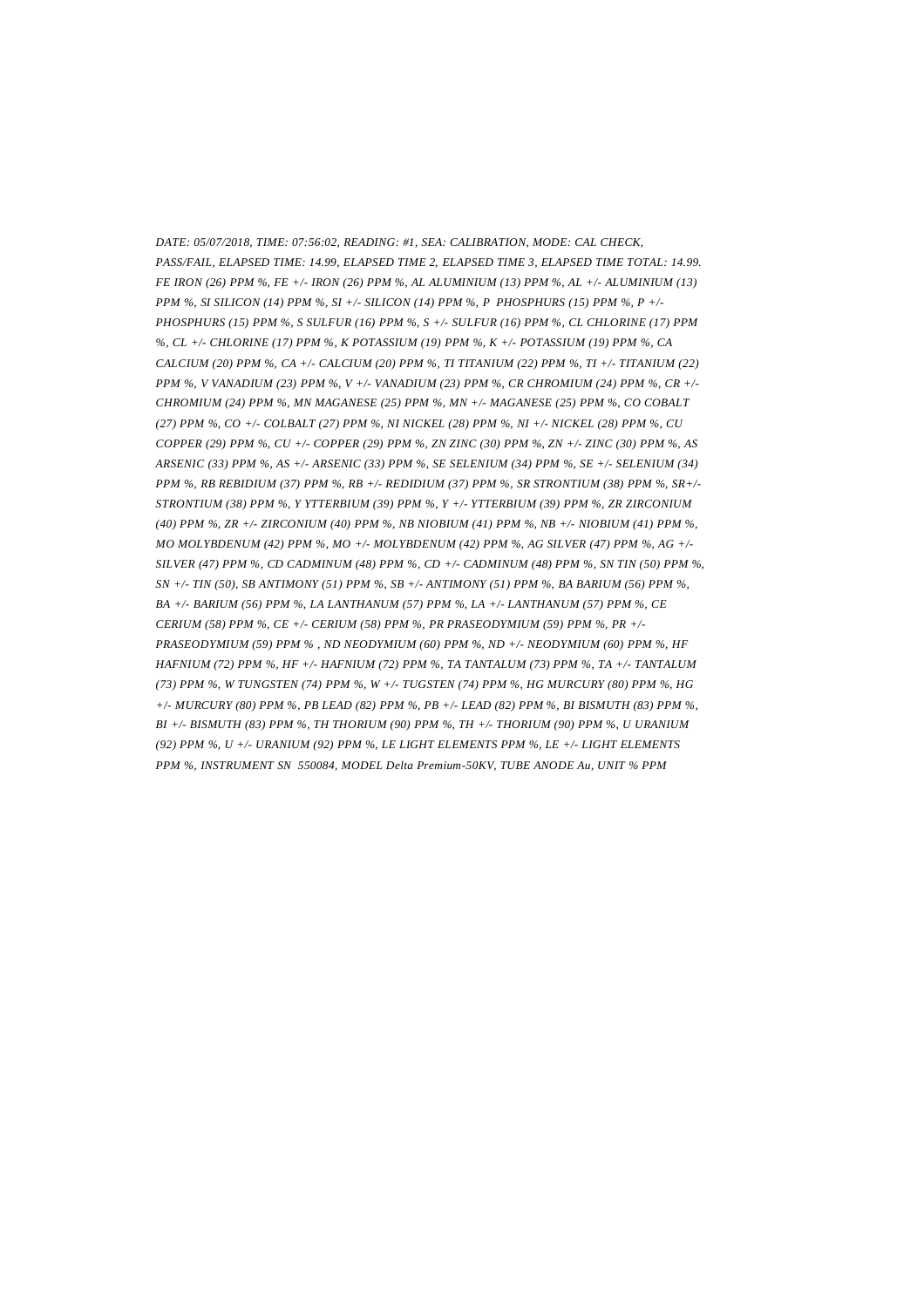*DATE: 05/07/2018, TIME: 08:01:44, READING: #2-1, SEA: YELLOW SEA, MODE: SOIL, PASS/FAIL: PASS, ELAPSED TIME: 59.51, ELAPSED TIME 2: 59.05, ELAPSED TIME 3:59.63, ELAPSED TIME TOTAL: 178.19: FE IRON (26) 89 PPM %, FE +/- IRON (26) 10 PPM %, P PHOSPHURS (15) ND PPM %, S SULFUR (16) 3971 PPM %, S +/- SULFUR (16) 489 PPM %, CL CHLORINE (17) 56337 PPM %, CL +/- CHLORINE (17) 660 PPM %, K POTASSIUM (19) 2013 PPM %, K +/- POTASSIUM (19) 90 PPM %, CA CALCIUM (20) 215983 PPM%, CA +/- CALCIUM (20) 1766 PPM %, TI TITANIUM (22) 43 PPM %, TI +/- TITANIUM (22) 6 PPM %, V VANADIUM (23) 6.3 PPM %, V +/- VANADIUM (23) 1.2 PPM %, CR CHROMIUM (24) 22 PPM %, CR +/- CHROMIUM (24) 3 PPM %, MN MAGANESE (25) 100 PPM %, MN +/- MAGANESE (25) 5 PPM %, CO COBALT (27) ND PPM %, NI NICKEL (28) ND PPM %, CU COPPER (29) ND PPM %, ZN ZINC (30) ND PPM %, AS ARSENIC (33) ND PPM %, SE SELENIUM (34) ND PPM %, RB REBIDIUM (37) 15.8 PPM %, RB +/- REBIDIUM (37) 1.1 PPM %, SR STRONTIUM (38) 71 PPM %, SR +/- STRONTIUM (38) 3 PPM %, Y YTTERBIUM (39) ND PPM %, ZR ZIRCONIUM (40) ND PPM %, NB NIOBIUM (41) 40.3 PPM %, NB +/- NIOBIUM (41) 1.4 PPM %, MO MOLYBDENUM (42) 8.2 PPM %, MO +/- MOLYBDENUM (42) 1.8 PPM %, CD CADMINUM (48) ND PPM %, SN TIN (50) ND PPM %, SB ANTIMONY (51) ND PPM %, BA BARIUM (56) ND PPM %, LA LANTHANUM (57) ND PPM %, CE CERIUM (58) ND PPM %, PR PRASEODYMIUM (59) ND PPM %, TA TANTALUM (73) 4.8 PPM %, TA +/- TANTALUM (73) 1 PPM %, W TUNGSTEN (74) ND PPM %, HG MURCURY (80) ND PPM %, PB LEAD (82) 12 PPM %, PB +/- LEAD (82) 2 PPM %, BI BISMUTH (83) ND PPM %, TH THORIUM (90) ND PPM %, U URANIUM (92) ND PPM %, INSTRUMENT SN 550084, MODEL DELTA PREMIUM-50KV, TUBE ANODE Au, UNIT % PMM.*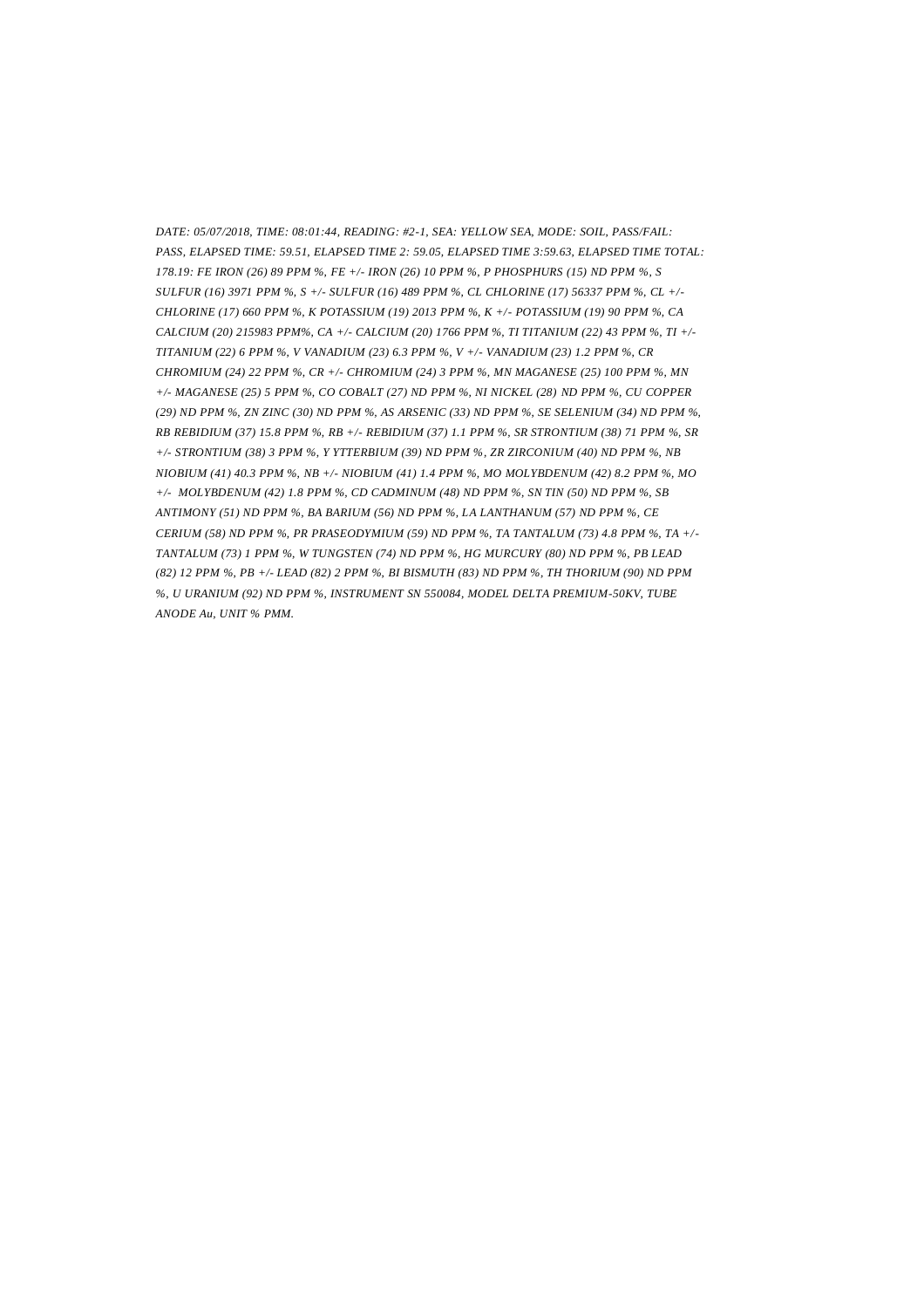*DATE: 05/07/2018, TIME: 08:04:52, READING: #2-2, SEA: YELLOW SEA, MODE: SOIL, PASS/FAIL: PASS, ELAPSED TIME: 59.5, ELAPSED TIME 2: 59.01, ELAPSED TIME 3: 59.65, ELAPSED TIME TOTAL: 178.15. FE IRON (26) 126 PPM %, FE +/- IRON (26) 10 PPM %, P PHOSPHURS (15) ND PPM %, S SULFUR (16) 4551 PPM %, S +/- SULPHER (16) 502 PPM %, CL CHLORINE (17) 57775 PPM %, CL CHLORINE (17) 673 PPM %, K POTASSIUM (19) 1747 PPM %, K +/- POTASSIUM (19) 87 PPM %, CA CALCIUM (20) 218630 PPM %, CA +/- CALCIUM (20) 1793 PPM %, TI TITANIUM (22) 41 PPM %, TI +/- TITANIUM (22) 6 PPM %, V VANADIUM (23) 6.4 PPM %, V +/- VANADIUM (23) 1.2 PPM %, CR CHROMIUM (24) 18 PPM %, CR +/- CHROMIUM (24) 3 PPM %, MN MAGANESE (25) 99 PPM %, MN +/- MAGANESE (25) 5 PPM %, CO COBALT (27) ND PPM %, NI NICKEL (28) ND PPM %, CU COPPER (29) ND PPM %, ZN ZINC (30) ND PPM %, AS ARSENIC (33) ND PPM %, SE SELENIUM (34) ND PPM %, RB REBIDIUM (37) 15.9 PPM %, RB +/- REBIDIUM (37) 1.1 PPM %, SR STRONTIUM (38) 72 PPM %, SR +/- STRONTIUM (38) 3 PPM %, Y YTTERBIUM (39) ND PPM %, ZR ZIRCONIUM (40) ND PPM %, NB NIOBIUM (41) 38.3 PPM %, NB +/- NIOBIUM (41) 1.4 PPM %, MO MOLYBDENUM (42) 7.8 PPM %, MO +/- MOLYBDENUM (42) 1.8 PPM %, AG SILVER (47) ND PPM %, CD CADMINUM (48) ND PPM %, SN TIN (50) ND PPM %, SB ANTIMONY (51) ND PPM %, SB +/- ANTIMONY (51) ND PPM %, BA BARIUM (56) ND PPM %, LA LANTHANUM (57) ND PPM %, CE CERIUM (58) ND PPM %, PR PRASEODYMIUM (59) ND PPM %, ND NEODYMIUM (60) ND PPM %, TA TANTALUM (73) 4.7 PPM %, TA +/- TANTALUM (73) 0.9 PPM %, W TUNGSTEN (74) ND PPM %, HG MURCURY (80) ND PPM %, PB LEAD (82) 12 PPM %, PB +/- LEAD (82) 2 PPM %, BI BISMUTH (83) ND PPM %, TH THORIUM (90) ND PPM %, U URANIUM (92) ND PPM %, U +/- URANIUM (92) ND PPM %, INSTRUMENT SN 550084, MODEL DELTA PREMIUM-50KV, TUBE ANODE Au, UNIT % PMM.*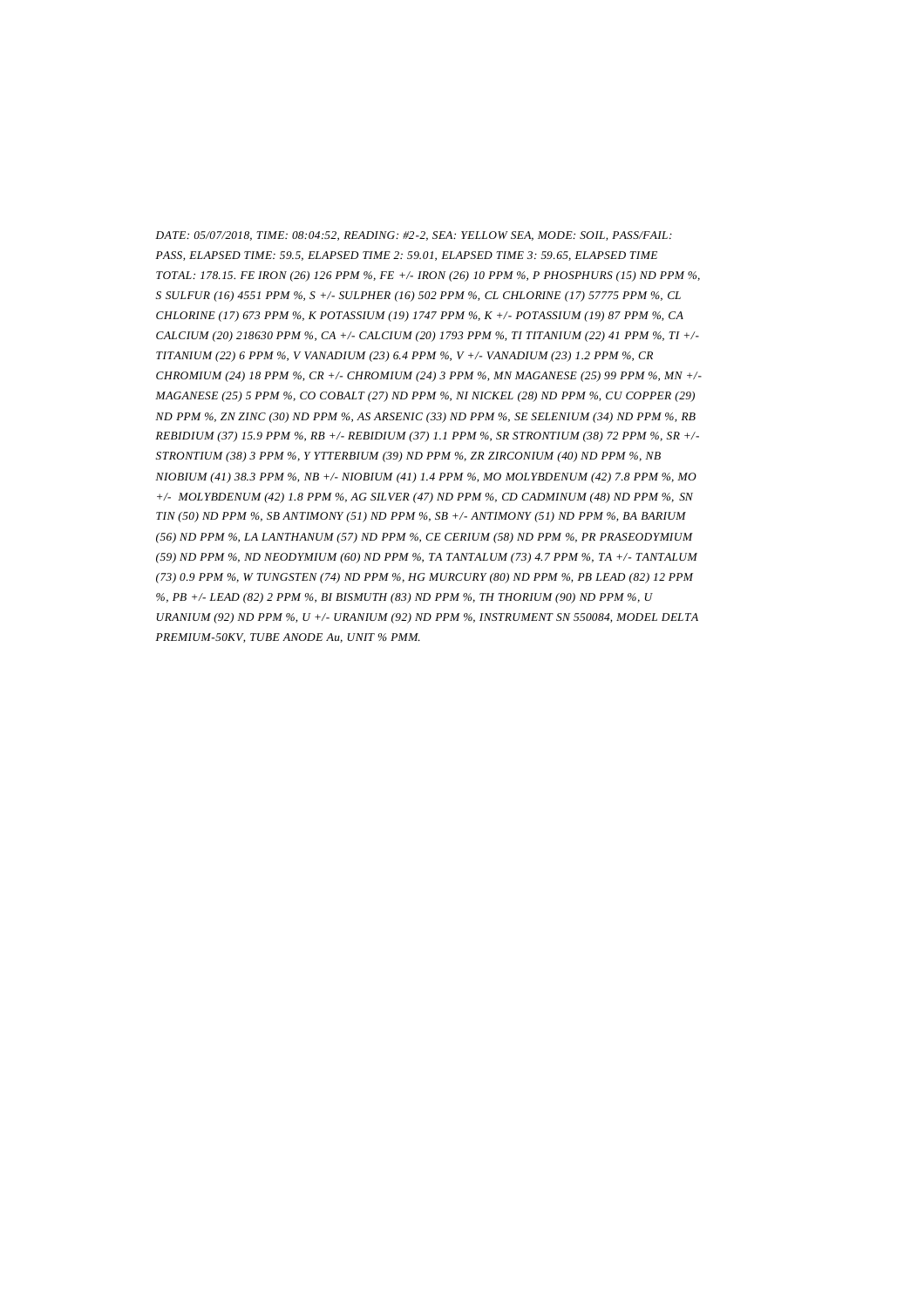*DATE: 05/07/2018, TIME: 08:01:44, READING: #2-Avg, SEA: YELLOW SEA, MODE: SOIL, PASS/FAIL: PASS, ELAPSED TIME, ELAPSED TIME 2, ELAPSED TIME 3, ELAPSED TIME TOTAL. FE IRON (26) 108 PPM %, FE +/- IRON (26) 10 PPM %, P PHOSPHURS (15) ND PPM %, S SULFUR (16) 4261 PPM %, S +/- SULPHER (16) 495 PPM %, CL CHLORINE (17) 57156 PPM %, CL +/- CHLORINE (17) 667 PPM %, K POTASSIUM (19) 1880 PPM %, K +/- POTASSIUM (19) 89 PPM %, CA CALCIUM (20) 217307 PPM %, CA +/- CALCIUM (20) 1779 PPM %, TI TITANIUM (22) 42 PPM %, TI +/- TITANIUM (22) 6 PPM %, V VANADIUM (23) 6.4 PPM %, V +/- VANADIUM (23) 1.2 PPM %, CR CHROMIUM (24) 20 PPM %, CR +/- CHROMIUM (24) 3 PPM %, MN MAGANESE (25) 100 PPM %, MN +/- MAGANESE (25) 5 PPM %, CO COBALT (27) ND PPM %, NI NICKEL (28) ND PPM %, CU COPPER (29) ND PPM %, ZN ZINC (30) ND PPM %, AS ARSENIC (33) ND PPM %, SE SELENIUM (34) ND PPM %, RB REBIDIUM (37) 15.9 PPM %, RB +/- REBIDIUM (37) 1.1 PPM %, SR STRONTIUM (38) 72 PPM %, SR +/- STRONTIUM (38) 3 PPM %, Y YTTERBIUM (39) ND PPM %, Y +/- Y YTTERBIUM (39) ND PPM %, ZR ZIRCONIUM (40) ND PPM %, NB NIOBIUM (41) 39.3 PPM %, NB +/- NIOBIUM (41) 1.4 PPM %, MO MOLYBDENUM (42) 3 PPM %, MO +/- MOLYBDENUM (42) 1.8 PPM %, AG SILVER (47) ND PPM %, CD CADMINUM (48) ND PPM %, SN TIN (50) ND PPM %, SB ANTIMONY (51) ND PPM %, BA BARIUM (56) ND PPM %, LA LANTHANUM (57) ND PPM %, CE CERIUM (58) ND PPM %, PR +/- PRASEODYMIUM (59) ND PPM %, ND NEODYMIUM (60) ND PPM %, TA TANTALUM (73) 4.8 PPM %, TA +/- TANTALUM (73) 0.9 PPM %, W TUNGSTEN (74) ND PPM %, HG MURCURY (80) ND PPM %, PB LEAD (82) 12 PPM %, PB +/- LEAD (82) 2 PPM %, BI BISMUTH (83) ND PPM %, TH THORIUM (90) ND PPM %, U URANIUM (92) ND PPM %, INSTRUMENT SN 550084, MODEL DELTA PREMIUM-50KV, TUBE ANODE Au, UNIT % PMM.*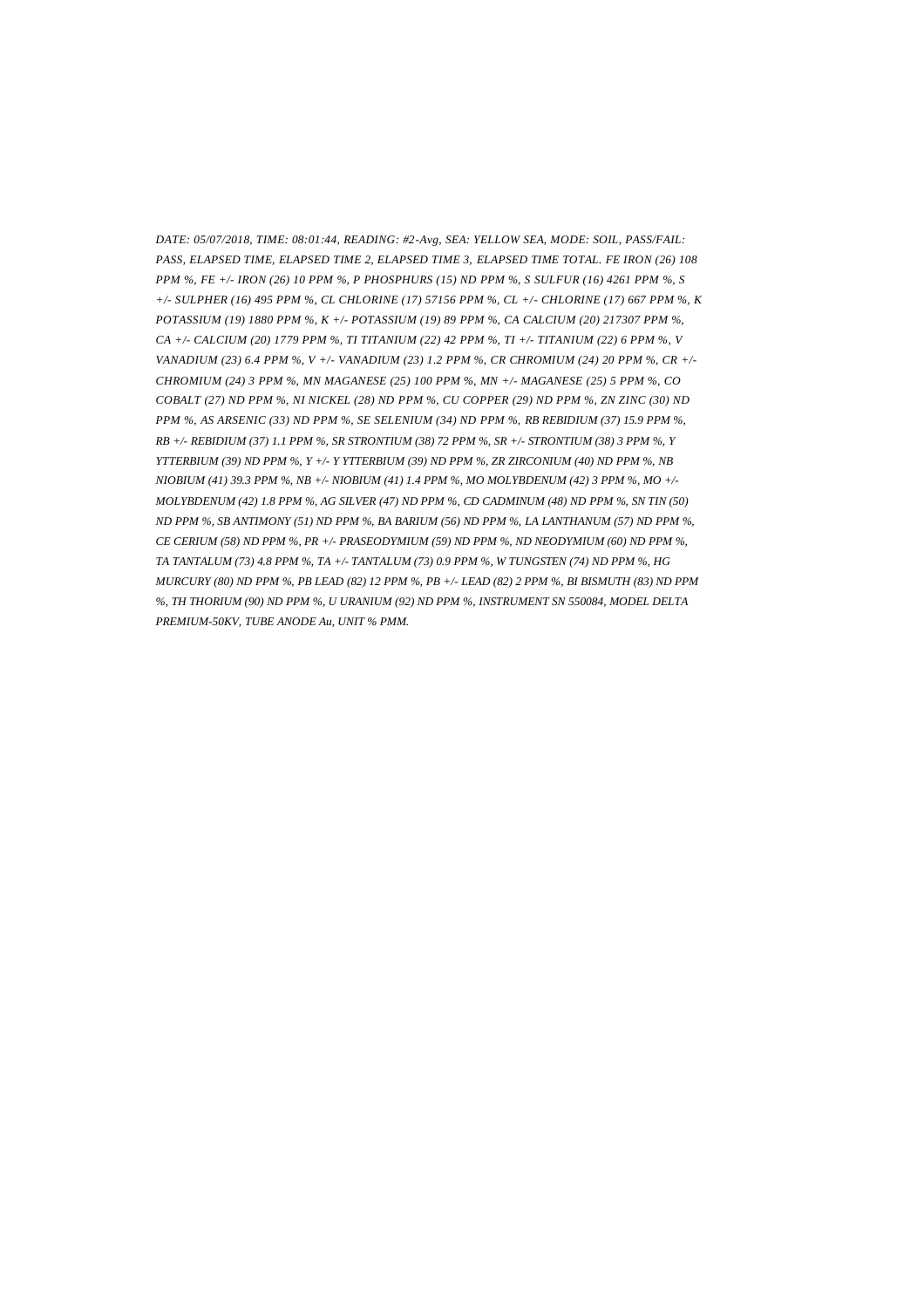*DATE: 05/07/2018, TIME: 08:10:31, READING: #3-1, SEA: WHITE SEA, MODE: SOIL, PASS/FAIL: PASS, ELAPSED TIME: 59.47, ELAPSED TIME 2: 59:08, ELAPSED TIME 3: 59:62, ELAPSED TIME TOTAL: 178.18. FE IRON (26) 131 PPM %, FE +/- IRON (26) 11 PPM %, P PHOSPHURS (15) ND PPM %, S SULFUR (16) 5213 PPM %, S +/- SULPHER (16) 568 PPM %, CL CHLORINE (17) 29170 PPM %, CL +/- CHLORINE (17) 444 PPM %, K POTASSIUM (19) 1025 PPM %, K +/- POTASSIUM (19) 89 PPM %, CA CALCIUM (20) 331217 PPM %, CA +/- CALCIUM (20) 1779 PPM %,TI TITANIUM (22) 42 PPM %, TI +/- TITANIUM (22) 6 PPM %, V VANADIUM (23) 5.2 PPM %, V +/- VANADIUM (23) 1.2 PPM %, CR CHROMIUM (24) 21 PPM %, CR +/- CHROMIUM (24) 3 PPM %, MN MAGANESE (25) 101 PPM %, MN +/- MAGANESE (25) 5 PPM %, CO COBALT (27) ND PPM %, NI NICKEL (28) ND PPM %, CU COPPER (29) ND PPM %, ZN ZINC (30) ND PPM %, AS ARSENIC (33) ND PPM %, SE SELENIUM (34) ND PPM %, RB REBIDIUM (37) 8.4 PPM %, RB +/- REBIDIUM (37) 1.1 PPM %, SR STRONTIUM (38) 157 PPM %, SR +/- STRONTIUM (38) 5 PPM %, Y YTTERBIUM (39) ND PPM %, ZR ZIRCONIUM (40) ND PPM %, NB NIOBIUM (41) 38.8 PPM %, NB +/- NIOBIUM (41) 1.5 PPM %, MO MOLYBDENUM (42) 19 PPM %, MO +/- MOLYBDENUM (42) 2 PPM %, AG SILVER (47) ND PPM %, CD CADMINUM (48) ND PPM %, SN TIN (50) ND PPM %, SB ANTIMONY (51) ND PPM %, BA BARIUM (56) ND PPM %, LA LANTHANUM (57) ND PPM %, CE CERIUM (58) ND PPM %, PR PRASEODYMIUM (59) ND PPM %, ND NEODYMIUM (60) ND PPM %, TA TANTALUM (73) 6.6 PPM %, TA +/- TANTALUM (73) 1.1 PPM %, W TUNGSTEN (74) ND PPM %, HG MURCURY (80) ND PPM %, PB LEAD (82) 10 PPM %, PB +/- LEAD (82) 2 PPM %, BI BISMUTH (83) ND PPM %, TH THORIUM (90) ND PPM %, U URANIUM (92) ND PPM %, INSTRUMENT SN 550084, MODEL DELTA PREMIUM-50KV, TUBE ANODE Au, UNIT % PMM.*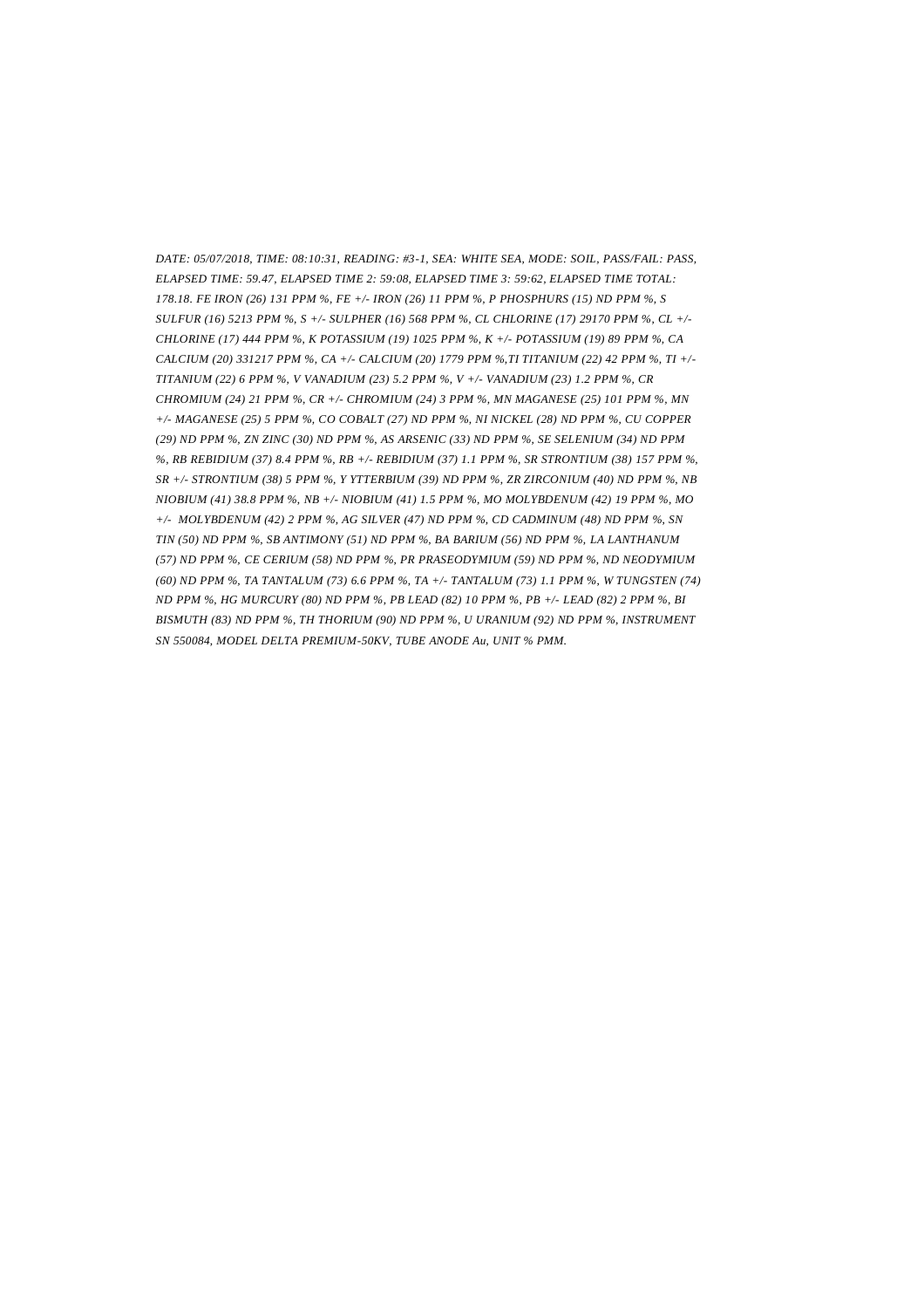*DATE: 05/07/2018, TIME: 08:13:41, READING: #3-2, SEA: WHITE SEA, MODE: SOIL, PASS/FAIL: PASS, ELAPSED TIME: 59:51, ELAPSED TIME 2: 59.08, ELAPSED TIME 3: 59.63, ELAPSED TIME TOTAL: 178.23. FE IRON (26) 130 PPM %, FE +/- IRON (26) 11 PPM %, P PHOSPHURS (15) ND PPM %, S SULFUR (16) 3880 PPM %, S +/- SULPHER (16) 555 PPM %, CL CHLORINE (17) 29242 PPM %, CL +/- CHLORINE (17) 450 PPM %, K POTASSIUM (19) 1031 PPM %, K +/- POTASSIUM (19) 91 PPM %, CA CALCIUM (20) 332430 PPM %, CA +/- CALCIUM (20) 2820 PPM %, TI TITANIUM (22) 38 PPM %, TI +/- TITANIUM (22) 6 PPM %, V VANADIUM (23) 5.8 PPM %, V +/- VANADIUM (23) 1.3 PPM %, CR CHROMIUM (24) 24 PPM %, CR +/- CHROMIUM (24) 3 PPM %, MN MAGANESE (25) 98 PPM %, MN +/- MAGANESE (25) 5 PPM %, CO COBALT (27) ND PPM %, NI NICKEL (28) ND PPM %, CU COPPER (29) ND PPM %, ZN ZINC (30) ND PPM %, AS ARSENIC (33) ND PPM %, SE SELENIUM (34) ND PPM %, RB REBIDIUM (37) 8.6 PPM %, RB +/- REBIDIUM (37) 1.1 PPM %, SR STRONTIUM (38) 139 PPM %, SR +/- STRONTIUM (38) 5 PPM %, Y YTTERBIUM (39) ND PPM %, ZR ZIRCONIUM (40) ND PPM %, NB NIOBIUM (41) 42.3 PPM %, NB +/- NIOBIUM (41) 1.5 PPM %, MO MOLYBDENUM (42) 15 PPM %, MO +/- MOLYBDENUM (42) 2 PPM %, AG SILVER (47) 9 PPM %, AG +/- SILVER (47) 3 PPM %, CD CADMINUM (48) ND PPM %, SN TIN (50) ND PPM %, SB ANTIMONY (51) ND PPM %, BA BARIUM (56) ND PPM %, LA LANTHANUM (57) ND PPM %, CE CERIUM (58) ND PPM %, PR PRASEODYMIUM (59) ND PPM %, ND NEODYMIUM (60) ND PPM %, TA TANTALUM (73) 5.1 PPM %, TA +/- TANTALUM (73) 1.1 PPM %, W TUNGSTEN (74) ND PPM %, HG MURCURY (80) ND PPM %, PB LEAD (82) 14 PPM %, PB +/- LEAD (82) 2 PPM %, BI BISMUTH (83) ND PPM %, TH THORIUM (90) ND PPM %, U URANIUM (92) ND PPM %, INSTRUMENT SN 550084, MODEL DELTA PREMIUM-50KV, TUBE ANODE Au, UNIT % PMM.*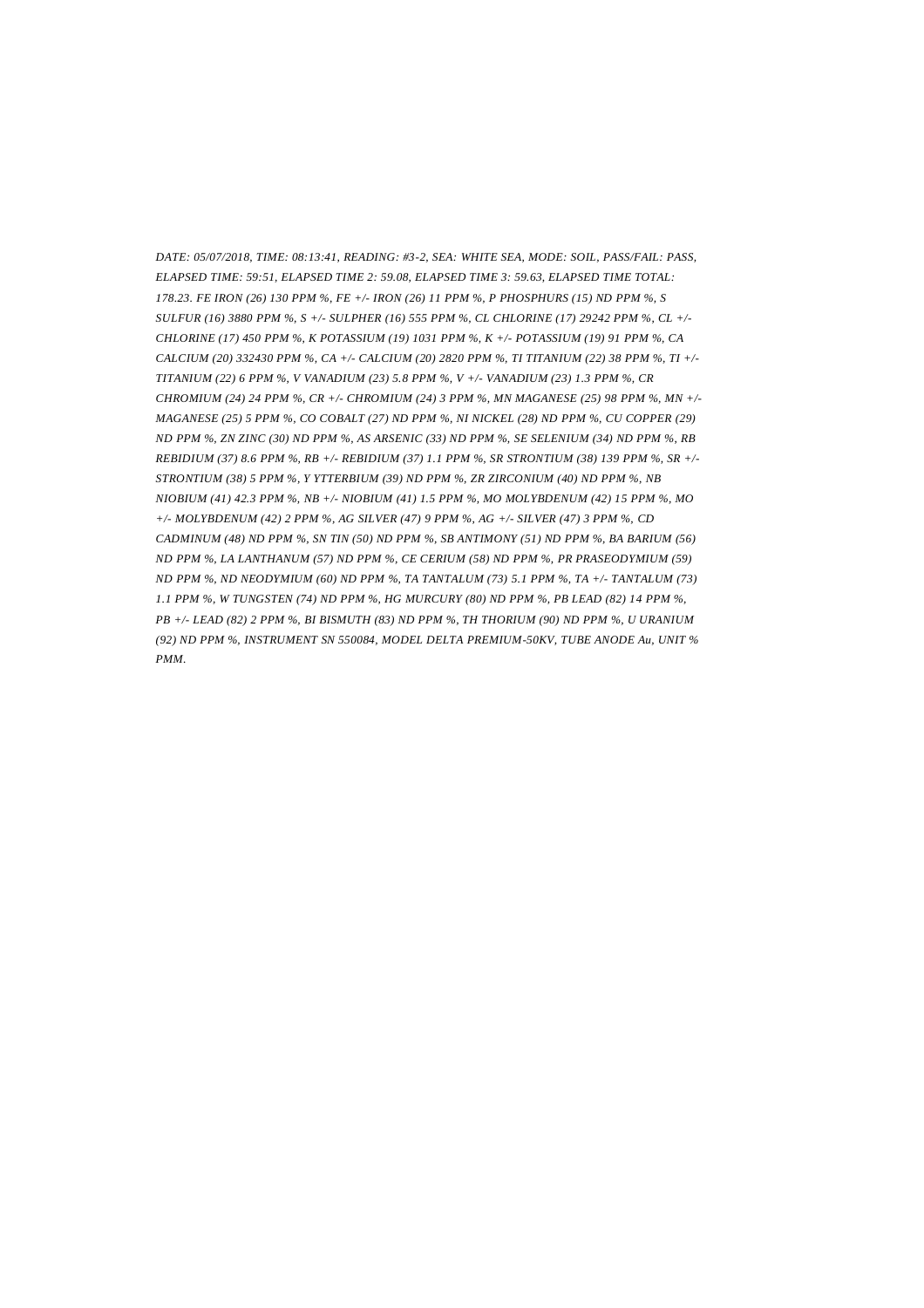*DATE: 05/07/2018, TIME: 08:10:31, READING: #3-Avg, SEA: WHITE SEA, MODE: SOIL, PASS/FAIL: PASS, ELAPSED TIME, ELAPSED TIME 2, ELAPSED TIME 3, ELAPSED TIME TOTAL. FE IRON (26) 11 PPM %, P PHOSPHURS (15) ND PPM %, S SULFUR (16) 4546 PPM %, S +/- SULPHER (16) 562 PPM %, CL CHLORINE (17) 29206 PPM %, CL +/- CHLORINE (17) 447 PPM %, K POTASSIUM (19) 1028 PPM %, K +/- POTASSIUM (19) 90 PPM %, CA CALCIUM (20) 331824 PPM %, CA +/- CALCIUM (20) 2799 PPM %, TI TITANIUM (22) 36 PPM %, TI +/- TITANIUM (22) 6 PPM %, V VANADIUM (23) 5.5 PPM %, V +/- VANADIUM (23) 1.2 PPM %, CR CHROMIUM (24) 23 PPM %, CR +/- CHROMIUM (24) 3 PPM %, MN MAGANESE (25) 100 PPM %, MN +/- MAGANESE (25) 5 PPM %, CO COBALT (27) ND PPM %, NI NICKEL (28) ND PPM %, CU COPPER (29) ND PPM %, ZN ZINC (30) ND PPM %, AS ARSENIC (33) ND PPM %, SE SELENIUM (34) ND PPM %, RB REBIDIUM (37) 8.5 PPM %, RB +/- REBIDIUM (37) 1.1 PPM %, SR STRONTIUM (38) 148 PPM %, SR +/- STRONTIUM (38) 5 PPM %, Y YTTERBIUM (39) ND PPM %, ZR ZIRCONIUM (40) ND PPM %, NB NIOBIUM (41) 40.5 PPM %, NB +/- NIOBIUM (41) 1.5 PPM %, MO MOLYBDENUM (42) 17 PPM %, MO +/- MOLYBDENUM (42) 2 PPM %, AG SILVER (47) ND PPM %, CD CADMINUM (48) ND PPM %, SN TIN (50) ND PPM %, SB ANTIMONY (51) ND PPM %, BA BARIUM (56) ND PPM %, LA LANTHANUM (57) ND PPM %, CE CERIUM (58) ND PPM %, PR PRASEODYMIUM (59) ND PPM %, ND NEODYMIUM (60) ND PPM %, TA TANTALUM (73) 5.9 PPM %, TA +/- TANTALUM (73) 1.1 PPM %, W TUNGSTEN (74) ND PPM %, HG MURCURY (80) ND PPM %, PB LEAD (82) 12 PPM %, PB +/- LEAD (82) 2 PPM %, BI BISMUTH (83) ND PPM %, TH THORIUM (90) ND PPM %, U URANIUM (92) ND PPM %, INSTRUMENT SN 550084, MODEL DELTA PREMIUM-50KV, TUBE ANODE Au, UNIT % PMM.*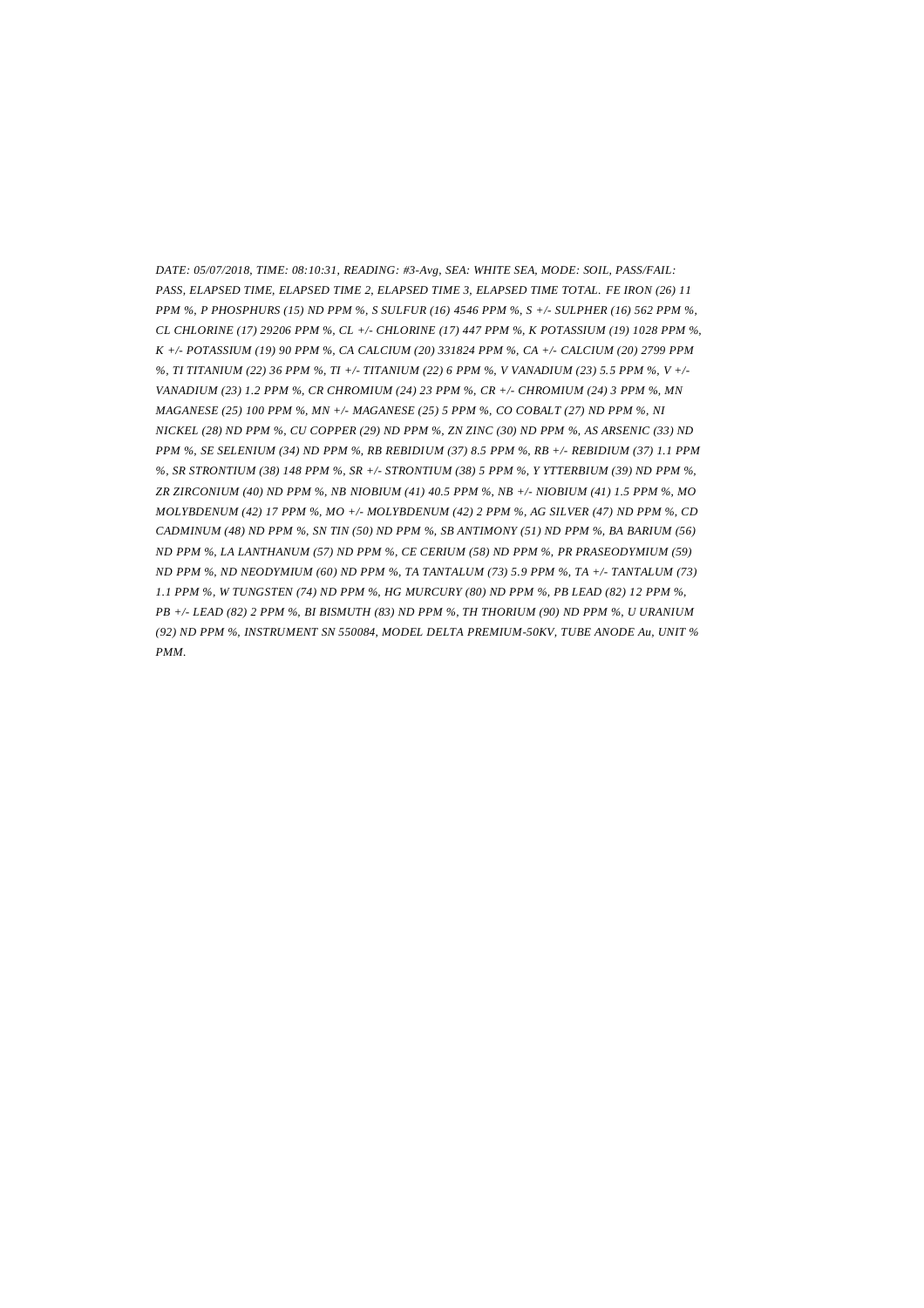*DATE: 05/07/2018, TIME: 08:17:55, READING: #4-1, SEA:BLACK SEA, MODE: SOIL, PASS/FAIL: PASS, ELAPSED TIME: 58.1, ELAPSED TIME 2: 56.69, ELAPSED TIME 3: 59.523, ELAPSED TIME TOTAL: 174.31. FE IRON (26) ND PPM %, P PHOSPHURS (15) ND PPM %, S SULFUR (16) 1033 PPM %, S +/- SULPHER (16) 214 PPM %, CL CHLORINE (17) 11029 PPM %, CL +/- CHLORINE (17) 173 PPM %, K POTASSIUM (19) 676 PPM %, K +/- POTASSIUM (19) 41 PPM %, CA CALCIUM (20) 87770 PPM %, CA +/- CALCIUM (20) 535 PPM %, TI TITANIUM (22) 18 PPM %, TI +/- TITANIUM (22) 3 PPM %, V VANADIUM (23) ND PPM %, CR CHROMIUM (24) ND PPM %, MN MAGANESE (25) 44 PPM %, MN +/- MAGANESE (25) 3 PPM %, CO COBALT (27) ND PPM %, NI NICKEL (28) ND PPM %, CU COPPER (29) ND PPM %, ZN ZINC (30) ND PPM %, AS ARSENIC (33) 2.6 PPM %, AS +/- ARSENIC (33) 0.6 PPM %, SE SELENIUM (34) ND PPM %, RB REBIDIUM (37) 6.6 PPM %, RB +/- REBIDIUM (37) 0.5 PPM %, SR STRONTIUM (38) 138 PPM %, SR +/- STRONTIUM (38) 2 PPM %, Y YTTERBIUM (39) ND PPM %, ZR ZIRCONIUM (40) 6.9 PPM %, ZR +/- ZIRCONIUM (40) 1 PPM %, NB NIOBIUM (41) 17.9 PPM %, NB +/- NIOBIUM (41) 0.7 PPM %, MO MOLYBDENUM (42) ND PPM %, AG SILVER (47) ND PPM %, CD CADMINUM (48) ND PPM %, SN TIN (50) ND PPM %, SB ANTIMONY (51) ND PPM %, BA BARIUM (56) 31 PPM %, BA +/- BARIUM (56) 10 PPM %, LA LANTHANUM (57) ND PPM %, CE CERIUM (58) ND PPM %, PR PRASEODYMIUM (59) ND PPM %, ND NEODYMIUM (60) ND PPM %, TA TANTALUM (73) ND PPM %, TA +/- TANTALUM (73) ND PPM %, W TUNGSTEN (74) ND PPM %, HG +/- MURCURY (80) ND PPM %, PB +/- LEAD (82) ND PPM %, BI +/- BISMUTH (83) ND PPM %, TH THORIUM (90) ND PPM %, U URANIUM (92) ND PPM %, INSTRUMENT SN 550084, MODEL DELTA PREMIUM-50KV, TUBE ANODE Au, UNIT % PMM.*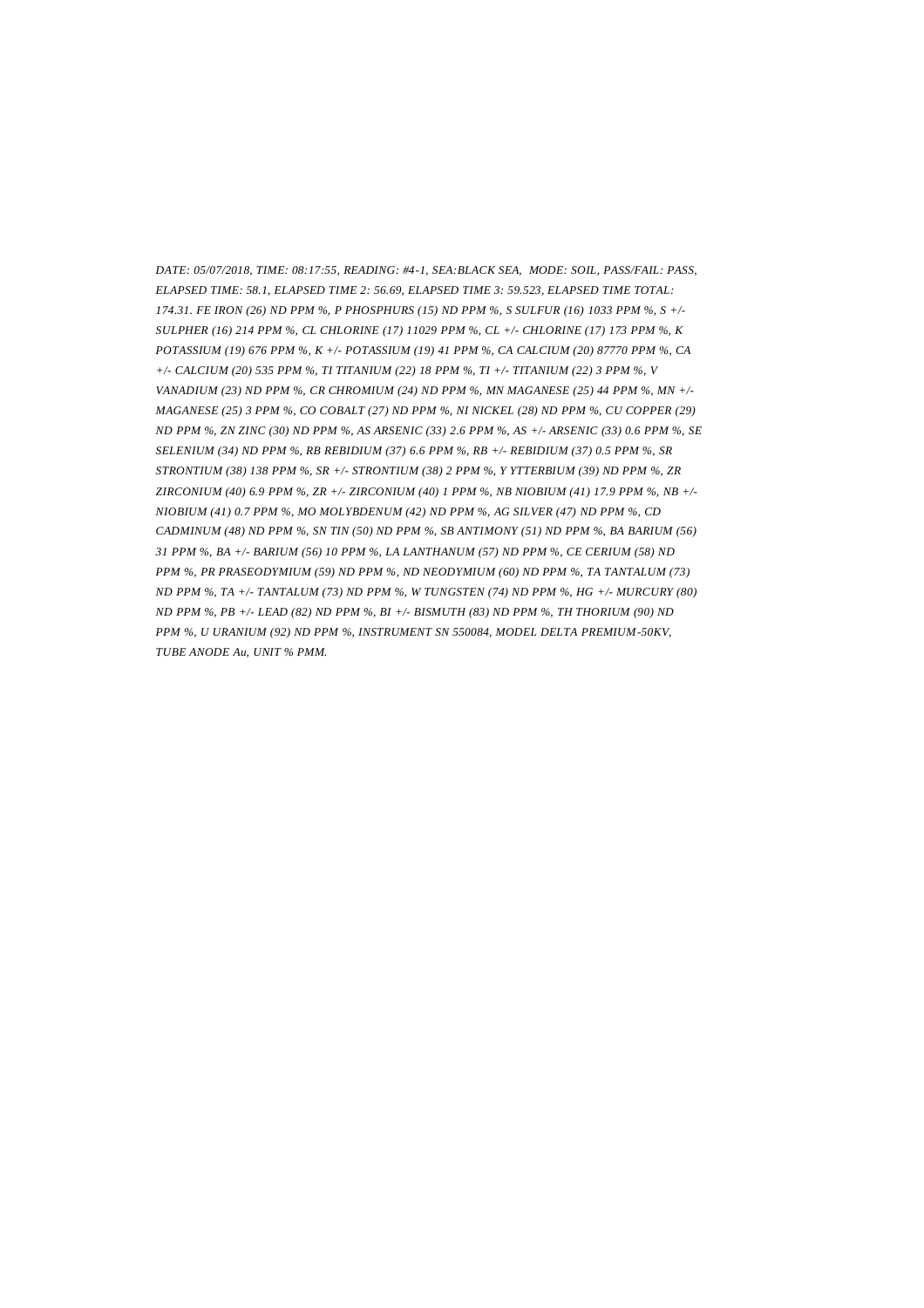*DATE: 05/07/2018, TIME: 08:21:03, READING: #4-2, SEA: BLACK SEA, MODE: SOIL, PASS/FAIL: PASS, ELAPSED TIME: 58.41, ELAPSED TIME 2:56.73, ELAPSED TIME 3: 59.55, ELAPSED TIME TOTAL:174.42. FE IRON (26) ND PPM %, P PHOSPHURS (15) ND PPM %, S SULFUR (16) 1426 PPM %, S +/- SULPHER (16) 221 PPM %, CL CHLORINE (17) 11806 PPM %, CL +/- CHLORINE (17) 178 PPM %, K POTASSIUM (19) 642 PPM %, K +/- POTASSIUM (19) 40 PPM %, CA CALCIUM (20) 90093 PPM %, CA +/- CALCIUM (20) 543 PPM %, TI TITANIUM (22) 25 PPM %, TI +/- TITANIUM (22) 3 PPM %, V VANADIUM (23) ND PPM %, CR CHROMIUM (24) ND PPM %, MN MAGANESE (25) 38 PPM %, MN +/- MAGANESE (25) 2 PPM %, CO COBALT (27) ND PPM %, NI NICKEL (28) ND PPM %, CU COPPER (29) ND PPM %, AS ARSENIC (33) ND PPM %, SE SELENIUM (34) ND PPM %, RB REBIDIUM (37) 6.9 PPM %, RB +/- REBIDIUM (37) 0.5 PPM %, SR STRONTIUM (38) 137 PPM %, SR +/- STRONTIUM (38) 2 PPM %, Y YTTERBIUM (39) ND PPM %, ZR ZIRCONIUM (40) 7.8 PPM %, ZR +/- ZIRCONIUM (40) 1 PPM %, NB NIOBIUM (41) 17.2 PPM %, NB +/- NIOBIUM (41) 0.7 PPM %, MO MOLYBDENUM (42) ND PPM %, AG SILVER (47) ND PPM %, CD CADMINUM (48) ND PPM %, SN TIN (50) ND PPM %, SB ANTIMONY (51) ND PPM %, BA BARIUM (56) ND PPM %, LA LANTHANUM (57) ND PPM %, CE CERIUM (58) ND PPM %, PR PRASEODYMIUM (59) ND PPM %, ND NEODYMIUM (60) ND PPM %, TA TANTALUM (73) 5.9 PPM %, TA +/- TANTALUM (73) 1.1 PPM %, W TUNGSTEN (74) ND PPM %, HG MURCURY (80) ND PPM %, PB LEAD (82) ND PPM %, BI BISMUTH (83) ND PPM %, TH THORIUM (90) ND PPM %, U URANIUM (92) ND PPM %, INSTRUMENT SN 550084, MODEL DELTA PREMIUM-50KV, TUBE ANODE Au, UNIT % PMM.*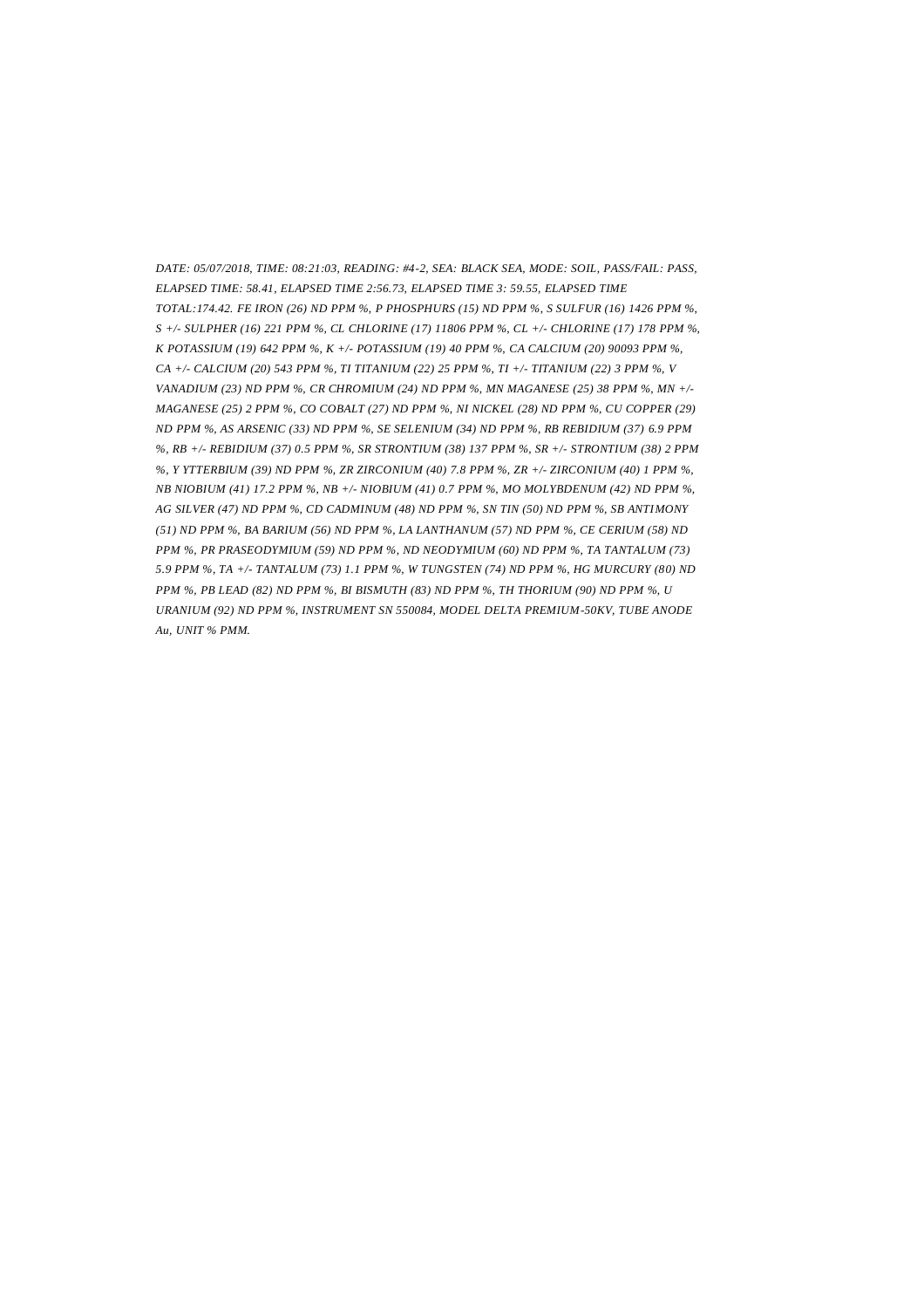*DATE: 05/07/2018, TIME: 08:17:55, READING: #4-Avg, SEA:BLACK SEA, MODE: SOIL, PASS/FAIL: PASS, ELAPSED TIME, ELAPSED TIME 2, ELAPSED TIME 3, ELAPSED TIME TOTAL. FE IRON (26) ND PPM %, P PHOSPHURS (15) ND PPM %, S SULFUR (16) 1229 PPM %, S +/- SULPHER (16) 217 PPM %, CL CHLORINE (17) 11417 PPM %, CL +/- CHLORINE (17) 175 PPM %, K POTASSIUM (19) 659 PPM %, K +/- POTASSIUM (19) 41 PPM %, CA CALCIUM (20) 88931 PPM %, CA +/- CALCIUM (20) 539 PPM %, TI TITANIUM (22) 21 PPM %, TI +/- TITANIUM (22) 3 PPM %, V VANADIUM (23) ND PPM %, CR CHROMIUM (24) ND PPM %, MN MAGANESE (25) 41 PPM %, MN +/- MAGANESE (25) 3 PPM %, CO COBALT (27) ND PPM %, NI NICKEL (28) ND PPM %, CU COPPER (29) ND PPM %, ZN ZINC (30) ND PPM %, AS ARSENIC (33) 2.2 PPM %, AS +/- ARSENIC (33) 0.6 PPM %, SE SELENIUM (34) ND PPM %, RB REBIDIUM (37) 6.7 PPM %, RB +/- REBIDIUM (37) 0.5 PPM %, SR STRONTIUM (38) 138 PPM %, SR +/- STRONTIUM (38) 2 PPM %, Y YTTERBIUM (39) ND PPM %, ZR ZIRCONIUM (40) 7.4 PPM %, ZR +/- ZIRCONIUM (40) 1 PPM %, NB NIOBIUM (41) 17.5 PPM %, NB +/- NIOBIUM (41) 0.7 PPM %, MO MOLYBDENUM (42) ND PPM %, AG SILVER (47) ND PPM %, CD CADMINUM (48) ND PPM %, SN TIN (50) ND PPM %, SB ANTIMONY (51) ND PPM %, BA BARIUM (56) ND PPM %, LA LANTHANUM (57) ND PPM %, CE CERIUM (58) ND PPM %, PR PRASEODYMIUM (59) ND PPM %, ND NEODYMIUM (60) ND PPM %, TA TANTALUM (73) ND PPM %, W TUNGSTEN (74) ND PPM %, HG +/- MURCURY (80) ND PPM %, PB +/- LEAD (82) ND PPM %, BI +/- BISMUTH (83) ND PPM %, TH THORIUM (90) ND PPM %, U URANIUM (92) ND PPM %, INSTRUMENT SN 550084, MODEL DELTA PREMIUM-50KV, TUBE ANODE Au, UNIT % PMM.*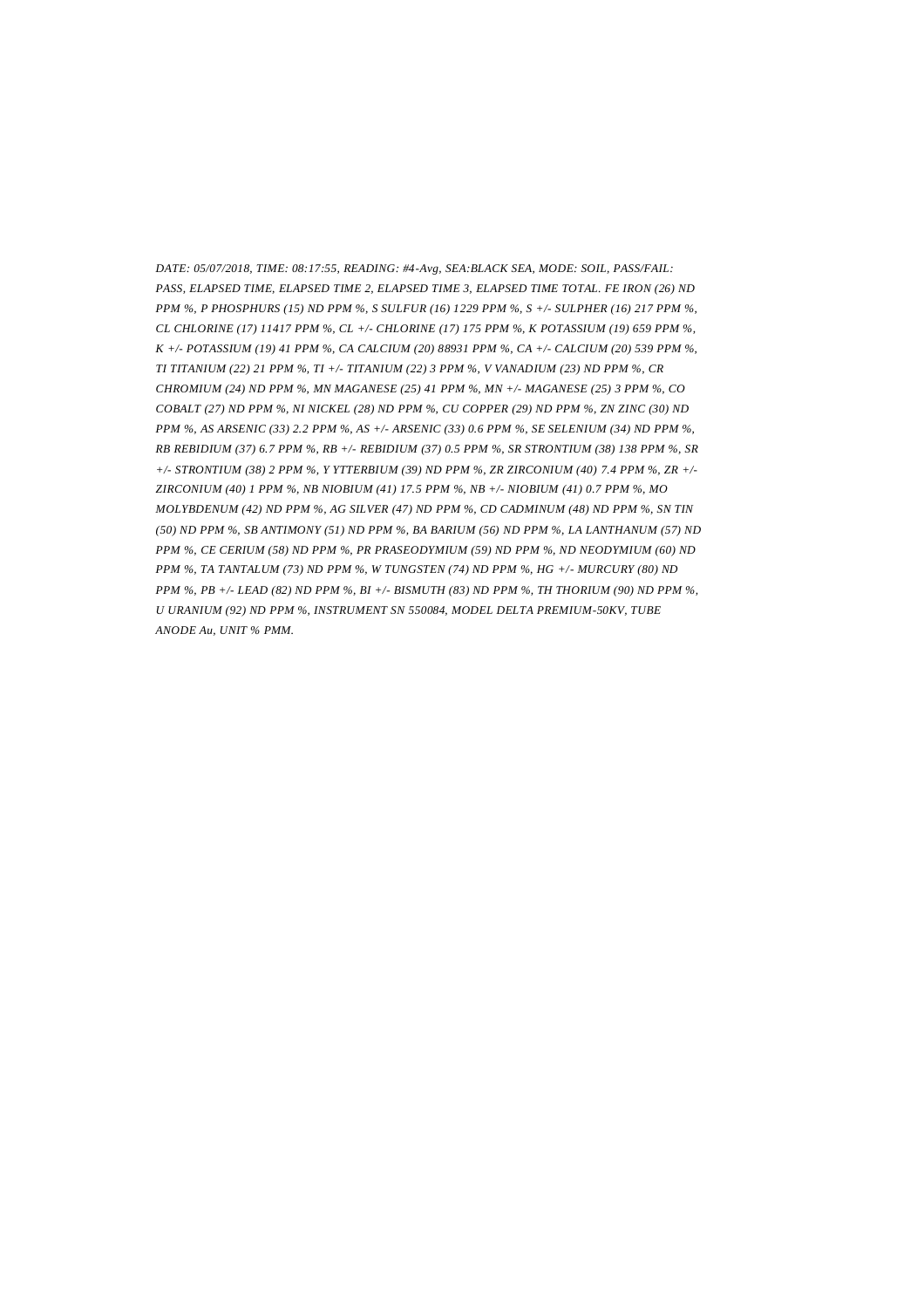*DATE: 05/07/2018, TIME: 08:26:17, READING: #5-1, SEA:BLANK PAPER, MODE: SOIL, PASS/FAIL: PASS, ELAPSED TIME: 59.49, ELAPSED TIME 2: 59.06, ELAPSED TIME 3: 59.63, ELAPSED TIME TOTAL: 178.17. FE IRON (26) 49 PPM %, FE +/- IRON (26) 10 PPM %, P PHOSPHURS (15) ND PPM %, S SULFUR (16) ND PPM %, CL CHLORINE (17) 684 PPM %, CL +/- CHLORINE (17) 132 PPM %, K POTASSIUM (19) ND PPM %, CA CALCIUM (20) 311199 PPM %, CA +/- CALCIUM (20) 2592 PPM %, TI TITANIUM (22) 64 PPM %, TI +/- TITANIUM (22) 6 PPM %, V VANADIUM (23) 7.1 PPM %, V +/- VANADIUM (23) 1.3 PPM %, CR CHROMIUM (24) 18 PPM %, CR +/- CHRONIUM (24) 3 PPM %, MN MAGANESE (25) 87 PPM %, MN +/- MAGANESE (25) 5 PPM %, CO COBALT (27) ND PPM %, NI NICKEL (28) ND PPM %, CU COPPER (29) ND PPM %, ZN ZINC (30) ND PPM %, AS ARSENIC (33) 2.2 PPM %, SE SELENIUM (34) ND PPM %, RB REBIDIUM (37) ND PPM %, SR STRONTIUM (38) 101 PPM %, SR +/- STRONTIUM (38) 4 PPM %, Y YTTERBIUM (39) ND PPM %, ZR ZIRCONIUM (40) 73 PPM %, ZR +/- ZIRCONIUM (40) 4 PPM %, NB NIOBIUM (41) 39.2 PPM %, NB +/- NIOBIUM (41) 1.5 PPM %, MO MOLYBDENUM (42) 7 PPM %, MO +/- MOLYBDENUM (42) 2 PPM %, AG SILVER (47) 10 PPM %, AG +/- SILVER (47) 3 PPM %, CD CADMINUM (48) ND PPM %, SN TIN (50) ND PPM %, SB ANTIMONY (51) ND PPM %, BA BARIUM (56) ND PPM %, LA LANTHANUM (57) ND PPM %, CE CERIUM (58) ND PPM %, PR PRASEODYMIUM (59) ND PPM %, ND NEODYMIUM (60) ND PPM %, TA TANTALUM (73) 3.4 PPM %, TA +/- TANTALUM (73) 1 PPM %, W TUNGSTEN (74) ND PPM %, HG +/- MURCURY (80) ND PPM %, PB LEAD (82) 11 PPM %, PB +/- LEAD (82) 2 PPM %, BI +/- BISMUTH (83) ND PPM %, TH THORIUM (90) ND PPM %, U URANIUM (92) ND PPM %, INSTRUMENT SN 550084, MODEL DELTA PREMIUM-50KV, TUBE ANODE Au, UNIT % PMM.*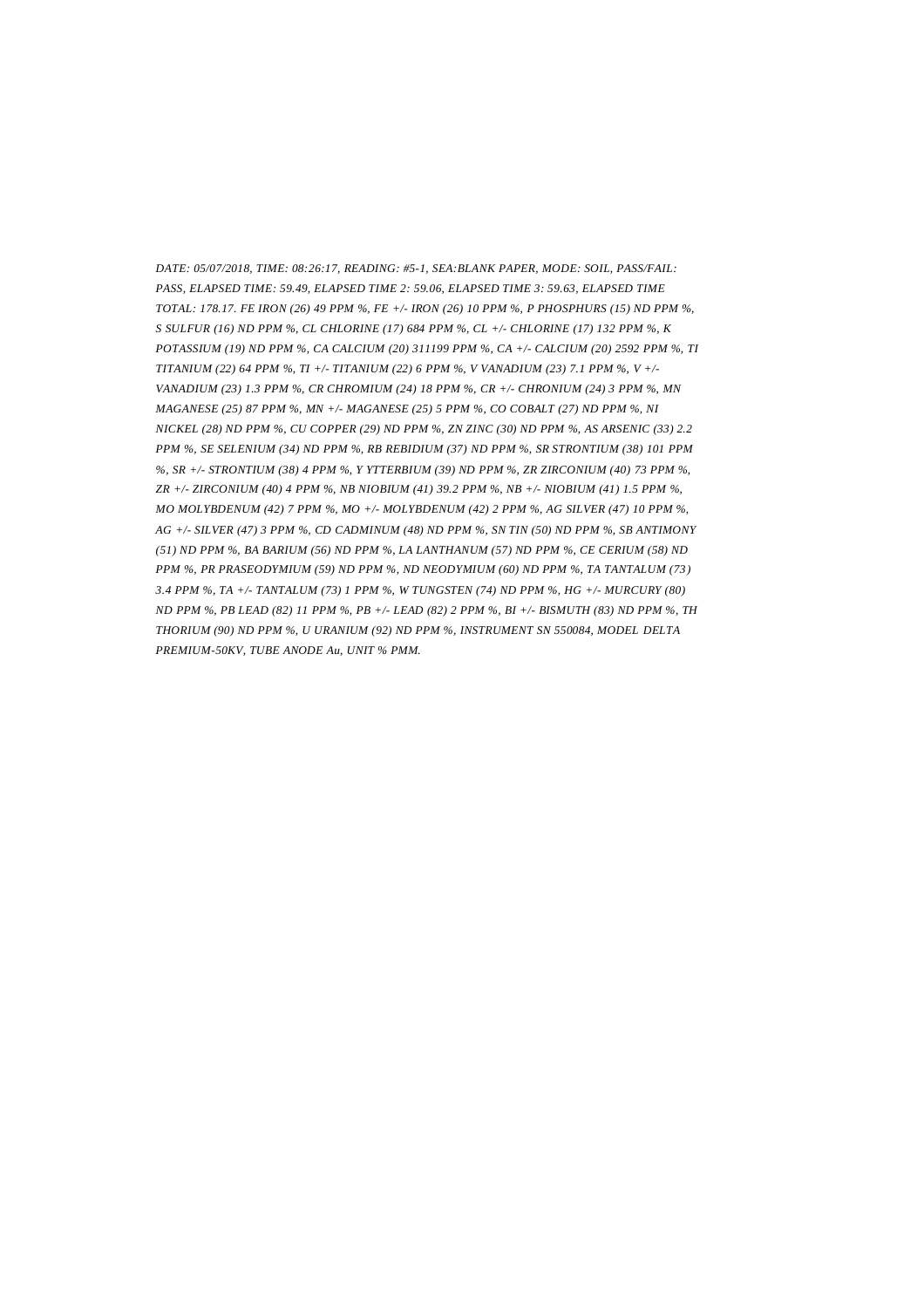*DATE: 05/07/2018, TIME: 08:29:25, READING: #5-2, SEA:BLANK PAPER, MODE: SOIL, PASS/FAIL: PASS, ELAPSED TIME: 59.51, ELAPSED TIME 2: 59.13, ELAPSED TIME 3: 59.65, ELAPSED TIME TOTAL: 178.29. FE IRON (26) 42 PPM %, FE +/- IRON (26) 10 PPM %, P PHOSPHURS (15) ND PPM %, S SULFUR (16) 1567 PPM %, S+/- SULPHER (16) 474 PPM %, CL CHLORINE (17) 607 PPM %, CL +/- CHLORINE (17) 131 PPM %, K POTASSIUM (19) ND PPM %, CA CALCIUM (20) 309699 PPM %, CA +/- CALCIUM (20) 2588 PPM %, TI TITANIUM (22) 69 PPM %, TI +/- TITANIUM (22) 7 PPM %, V VANADIUM (23) 7.3 PPM %, V +/- VANADIUM (23) 1.3 PPM %, CR CHROMIUM (24) 16 PPM %, CR +/- CHRONIUM (24) 3 PPM %, MN MAGANESE (25) 92 PPM %, MN +/- MAGANESE (25) 5 PPM %, CO COBALT (27) ND PPM %, NI NICKEL (28) ND PPM %, CU COPPER (29) ND PPM %, ZN ZINC (30) ND PPM %, AS ARSENIC (33) ND PPM %, SE SELENIUM (34) ND PPM %, RB REBIDIUM (37) ND PPM %, SR STRONTIUM (38) 95 PPM %, SR +/- STRONTIUM (38) 4 PPM %, Y YTTERBIUM (39) ND PPM %, ZR ZIRCONIUM (40) 77 PPM %, ZR +/- ZIRCONIUM (40) 4 PPM %, NB NIOBIUM (41) 41.2 PPM %, NB +/- NIOBIUM (41) 1.5 PPM %, MO MOLYBDENUM (42) ND PPM %, AG SILVER (47) 11 PPM %, AG +/- SILVER (47) 3 PPM %, CD CADMINUM (48) ND PPM %, SN TIN (50) ND PPM %, SB ANTIMONY (51) ND PPM %, BA BARIUM (56) ND PPM %, LA LANTHANUM (57) ND PPM %, CE CERIUM (58) ND PPM %, PR PRASEODYMIUM (59) ND PPM %, ND NEODYMIUM (60) ND PPM %, TA TANTALUM (73) ND PPM %, W TUNGSTEN (74) ND PPM %, HG MURCURY (80) ND PPM %, PB LEAD (82) 7 PPM %, PB +/- LEAD (82) 2 PPM %, BI +/- BISMUTH (83) ND PPM %, TH THORIUM (90) ND PPM %, U URANIUM (92) ND PPM %, INSTRUMENT SN 550084, MODEL DELTA PREMIUM-50KV, TUBE ANODE Au, UNIT % PMM.*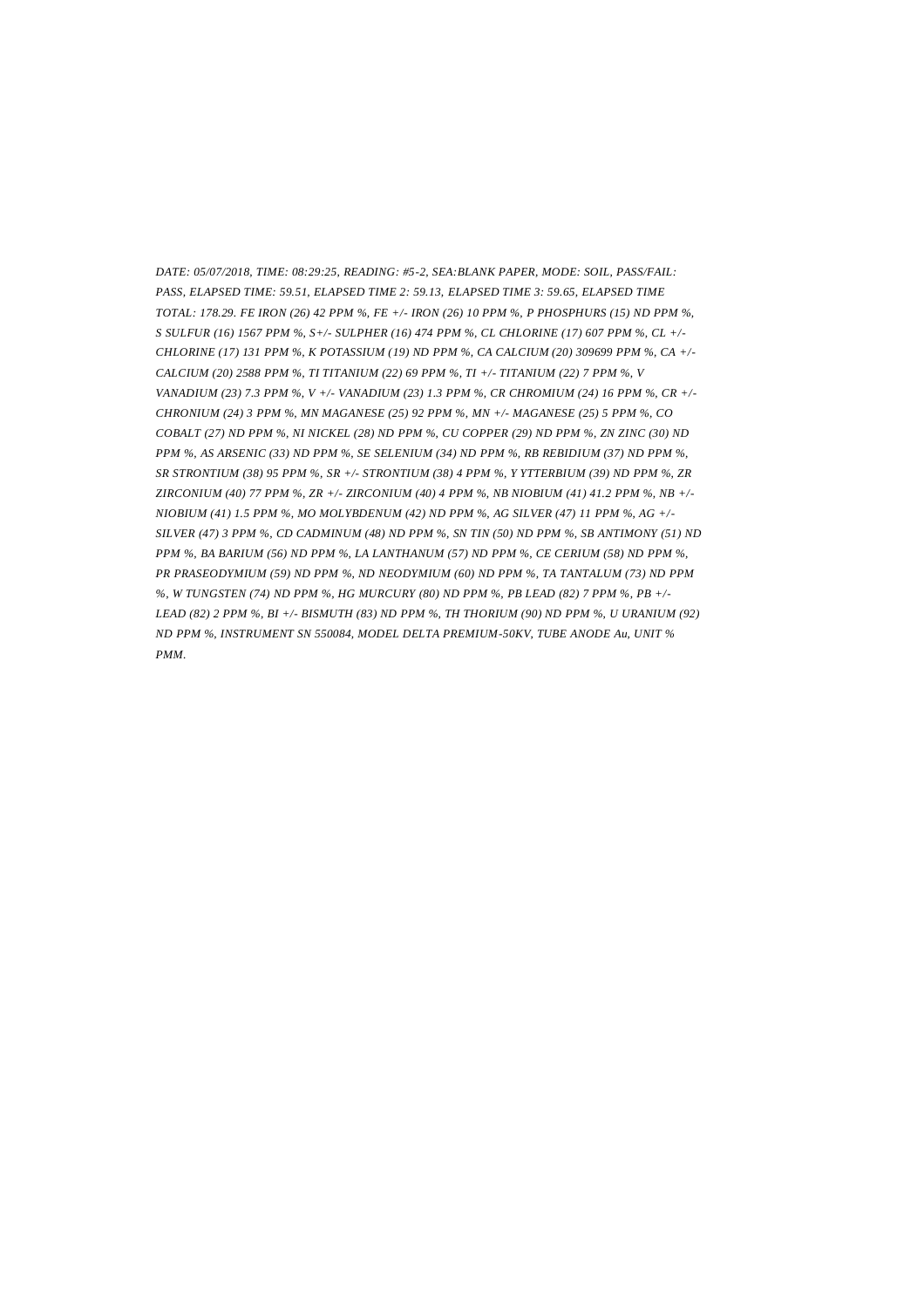*DATE: 05/07/2018, TIME: 08:26:17, READING: #5-Avg, SEA:BLANK PAPER, MODE: SOIL, PASS/FAIL: PASS, ELAPSED TIME, ELAPSED TIME 2, ELAPSED TIME 3, ELAPSED TIME TOTAL. FE IRON (26) 46 PPM %, FE +/- IRON (26) 10 PPM %, P PHOSPHURS (15) ND PPM %, S SULFUR (16) 1431 PPM %, S+/- SULPHER (16) 472 PPM %, CL CHLORINE (17) 646 PPM %, CL +/- CHLORINE (17) 131 PPM %, K POTASSIUM (19) ND PPM %, CA CALCIUM (20) 310449 PPM %, CA +/- CALCIUM (20) 2590 PPM %, TI TITANIUM (22) 67 PPM %, TI +/- TITANIUM (22) 7 PPM %, V VANADIUM (23) 7.2 PPM %, V +/- VANADIUM (23) 1.3 PPM %, CR CHROMIUM (24) 17 PPM %, CR +/- CHRONIUM (24) 3 PPM %, MN MAGANESE (25) 89 PPM %, MN +/- MAGANESE (25) 5 PPM %, CO COBALT (27) ND PPM %, NI NICKEL (28) ND PPM %, CU COPPER (29) ND PPM %, ZN ZINC (30) ND PPM %, AS ARSENIC (33) ND PPM %, SE SELENIUM (34) ND PPM %, RB REBIDIUM (37) ND PPM %, SR STRONTIUM (38) 98 PPM %, SR +/- STRONTIUM (38) 4 PPM %, Y YTTERBIUM (39) ND PPM %, ZR ZIRCONIUM (40) 75 PPM %, ZR +/- ZIRCONIUM (40) 4 PPM %, NB NIOBIUM (41) 40.2 PPM %, NB +/- NIOBIUM (41) 1.5 PPM %, MO MOLYBDENUM (42) ND PPM %, AG SILVER (47) 11 PPM %, AG +/- SILVER (47) 3 PPM %, CD CADMINUM (48) ND PPM %, SN TIN (50) ND PPM %, SB ANTIMONY (51) ND PPM %, BA BARIUM (56) ND PPM %, LA LANTHANUM (57) ND PPM %, CE CERIUM (58) ND PPM %, PR PRASEODYMIUM (59) ND PPM %, ND NEODYMIUM (60) ND PPM %, TA TANTALUM (73) 3 PPM %, TA +/- TANTALUM (73) 0.9 PPM %, W TUNGSTEN (74) ND PPM %, HG MURCURY (80) ND PPM %, PB LEAD (82) 9 PPM %, PB +/- LEAD (82) 2 PPM %, BI +/- BISMUTH (83) ND PPM %, TH THORIUM (90) ND PPM %, U URANIUM (92) ND PPM %, INSTRUMENT SN 550084, MODEL DELTA PREMIUM-50KV, TUBE ANODE Au, UNIT % PMM.*